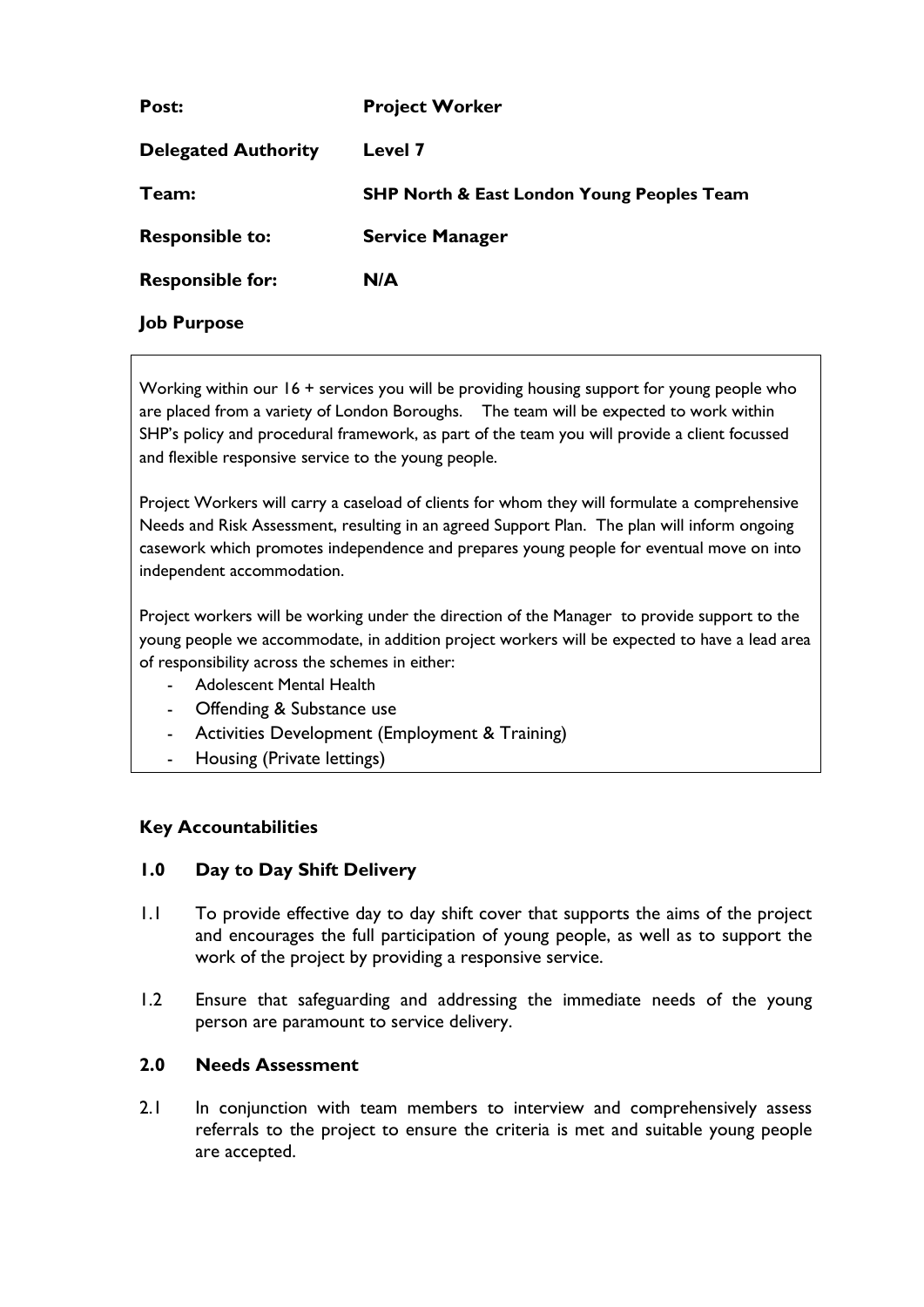- 2.2 Work closely with the Service Manager to help assess the needs of young people, in order to identify appropriate move on accommodation suitable to their needs.
- 2.3 To carry out comprehensive initial and ongoing needs assessments with young people and to use the Outcome Star and SHP's Inform system to record outcomes and changes in need.

## **3.0 Risk Assessment and Management**

- 3.1 In conjunction with allocated young people, produce comprehensive and high quality risk assessments and risk management plans.
- 3.2 To monitor and review risk plans in line with policy guidelines and procedure and to minimise risk to young people by identifying, reporting and following up any safeguarding concerns and incidents

# **4.0 Moving In**

4.1 Provide a safe, welcoming, good standard of accommodation. Once referrals are accepted to ensure new residents are made to feel comfortable and are given information concerning the hostel and other local services.

# **5.0 Support Planning**

5.1 In partnership with the young person and any significant others involved in their support, to translate assessed need into support plans that are SMART and evidence progress. To monitor and review plans and ensure that tasks and actions are carried out as agreed.

# **6.0 Moving On**

- 6.1 Work with mediation or other social workers to enable young people to move back home if appropriate.
- 6.2 Support young people to identify opportunities for move-on to appropriate PRS, Hostel, shared or self contained accommodation and make appropriate referrals.
- 6.3 To work with PRS workers to maintain relationships with PRS landlords.

## **7.0 Information Management**

- 7.1 In line with SHP's Client Contact recording policy and procedure, to record all client contacts appropriately and accurately on the In-form database.
- 7.2 To contribute to effective service delivery and evaluation by ensuring all relevant files and recording systems are up to date and that key performance information is correctly recorded.

# **8.0 Partnership Working**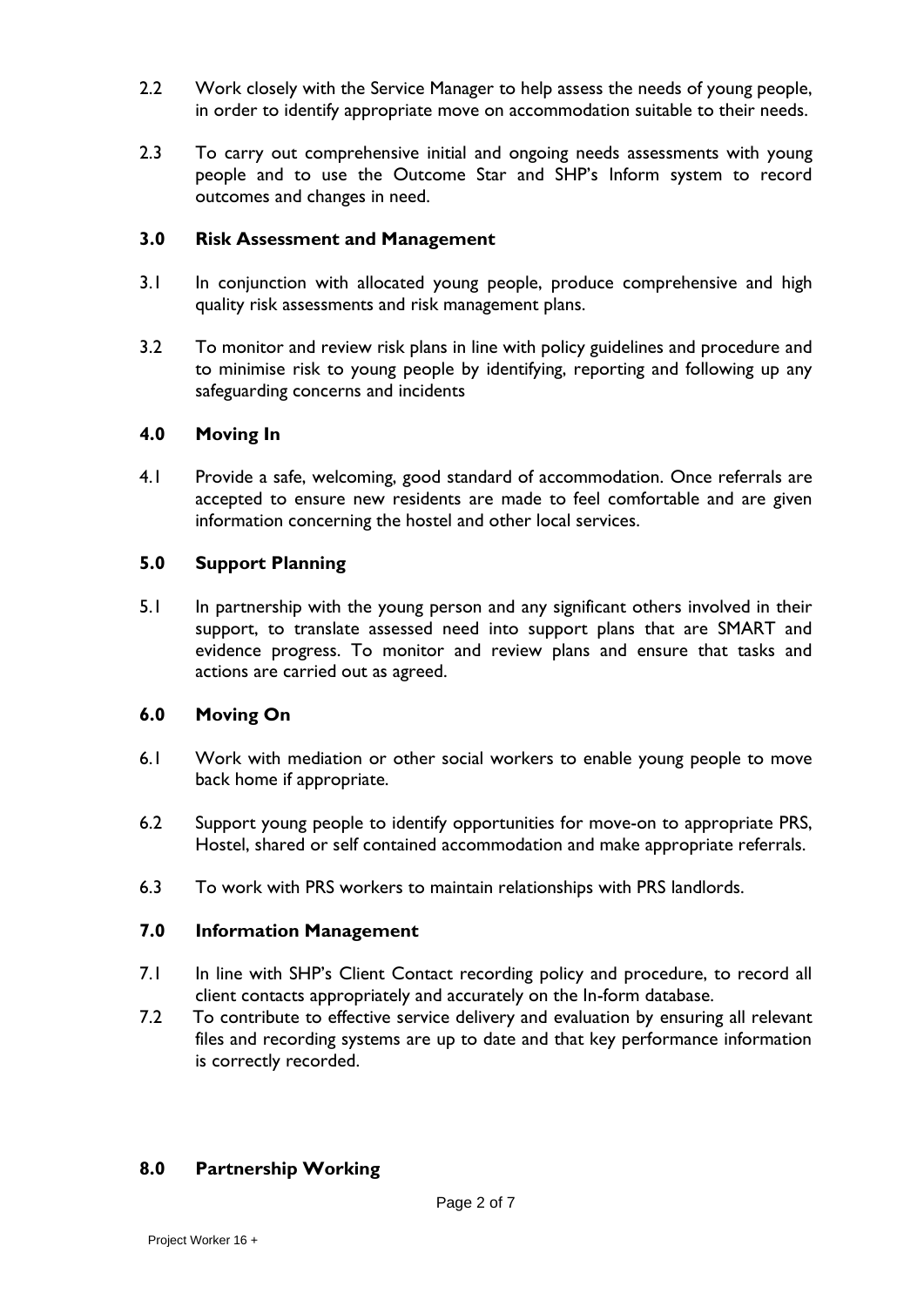- 8.1 To work in partnership with internal SHP departments as well as external community agencies in order that client needs are met.
- 8.2 To take personal responsibility for a professional approach that enhances the reputation of the service at the project both internally and externally.

#### **9.0 Social Inclusion**

- 9.1 To support young people to work towards gaining greater independence through participation, at service and organisation level and within the wider community.
- 9.2 To promote the projects internal feedback methods such as the complaints procedure and to respond positively to suggestions.
- 9.3 To take personal responsibility for feeding back to colleagues/managers any information or comments that would contribute to ensuring the service is relevant and responsive.

#### **10.0 Use of time**

- 10.1 To work with young people to identify activities that they would like to take part in, to prepare them for independence and move through. To ensure young people are assisted to access such activities internally / externally.
- 10.2 To run activities or small groups in response to identified client need or as part of a project / borough wide programme of group work.
- 10.3 To support young people that are ready to move into work, education or training by assisting them to access suitable courses or placements.

#### **11.0 Health and Safety**

- 11.1 To be aware of the roles and responsibilities and work in accordance of SHP's H&S Policy and the law around H&S at work.
- 11.2 To take responsibility for the safe working of self and others and to ensure that local procedures around Lone Working and Fire are followed.

#### **12.0 Financial/Budgeting Support**

- 12.1 To work with young people to maximise benefit entitlements and secure project income through the collection of rents and service charges and the minimisation of arrears and void loss.
- 12.2 To ensure that you adhere to internal property and housing management policies and procedures and liaise with external agencies to support licensees in maintaining their accommodation and to maximise the income of the properties through ensuring that rent and personal service charges are paid.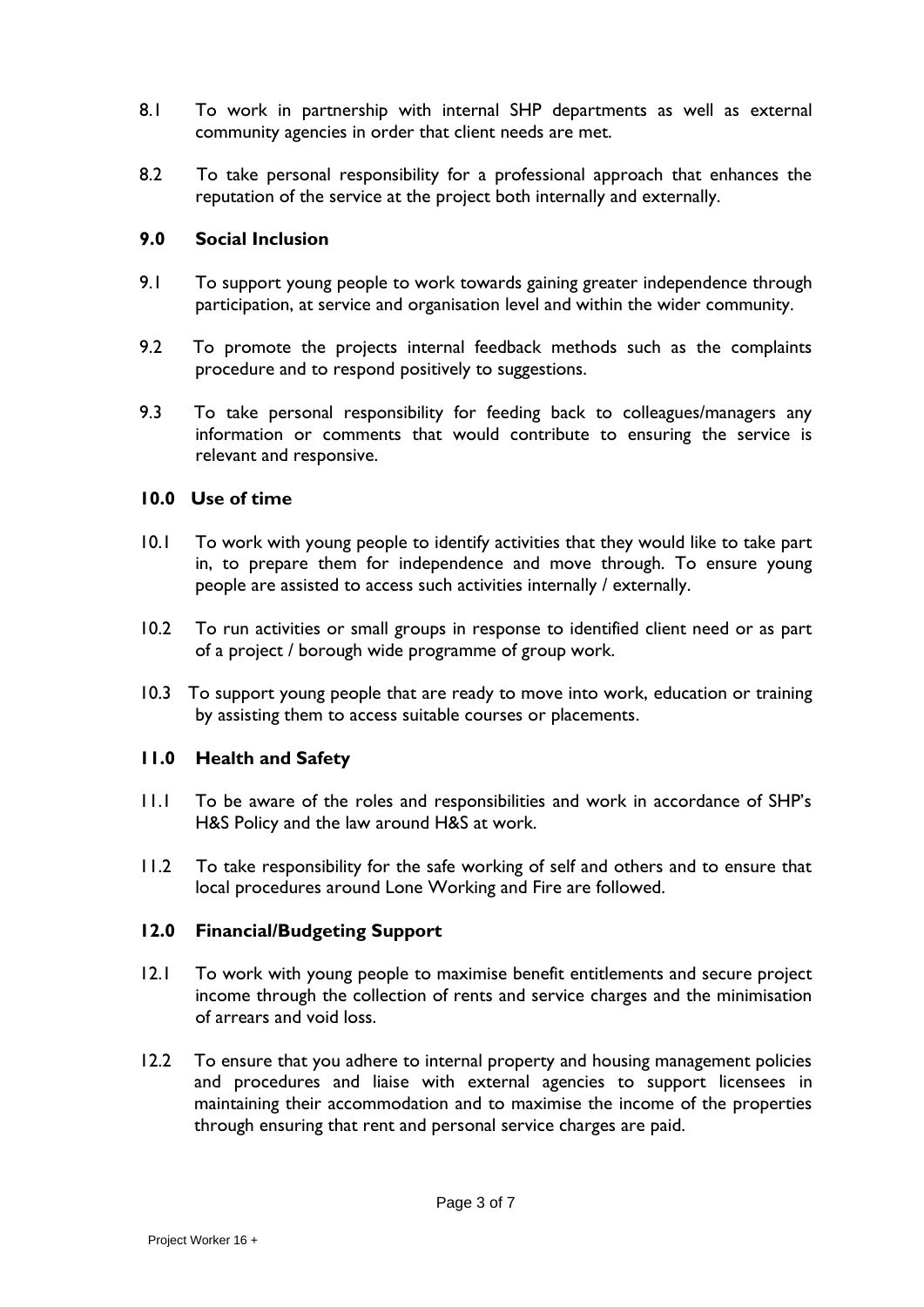#### **13.0 Office Duties**

13.1 To participate fully in rotas which might cover day, evening, weekend and occasional waking night shifts.

## **14.0 Teamwork/ Personal development**

- 14.1 To be flexible, to share skills and knowledge and support colleagues.
- 14.2 To participate in team meetings, supervisions, performance reviews and training by being fully prepared, ready to share and discuss ideas and offer solutions.
- 14.3 To take responsibility for personal ongoing development and learning.

## **Technical and Professional Know-How required for Effective Performance**

- Demonstrable professional experience of working with at-risk young adults in a residential setting and ability to demonstrate through practice how 'Every Child Matters' relates to the young people living in our accommodation.
- An understanding and experience of applying effective ways of working with this client group, particularly with YP's with mental health & attachment needs including emerging personality disorder & significant self harm.
- Experience of working in a recovery focused way and good understanding of the principles and how that can be related to risk & needs assessment, planning, goal setting, and reviewing with young people.
- Experience of working with young people to develop life skills and support their involvement in meaningful activity.
- An excellent level of numeracy, literacy and comprehension of welfare benefits for under 21's , rents and service charges, as well as an ability to be self-servicing in the use of computers to create letters, minutes & reports.
- An ability and willingness to work a rota that may include early starts & late finishes that will also covers weekdays, weekends & bank holidays.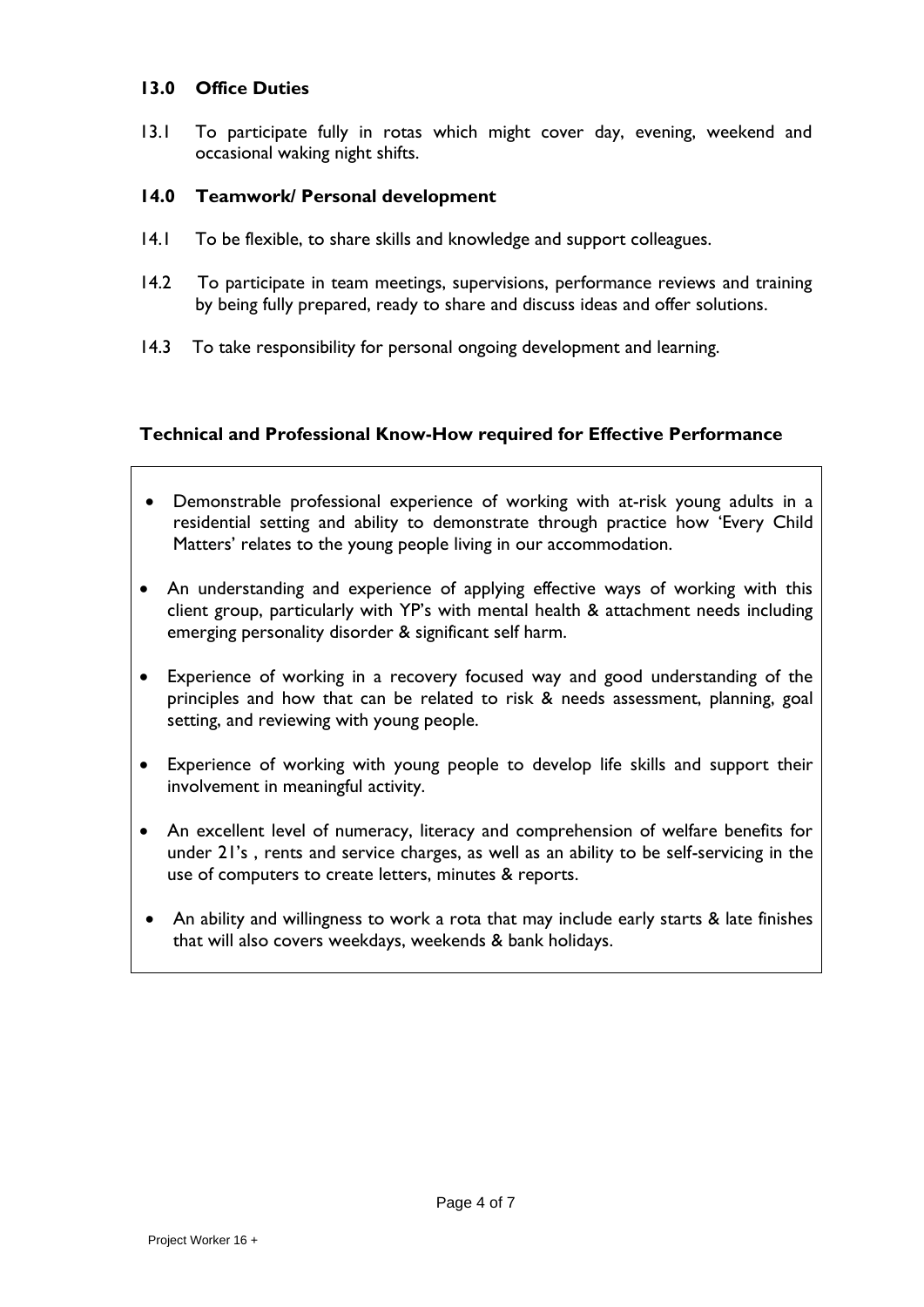| Competency                                                                                                                                    | What this looks like in practice                                                                                                                                                                                                                                                                                                                                                                          | <b>Level</b> |
|-----------------------------------------------------------------------------------------------------------------------------------------------|-----------------------------------------------------------------------------------------------------------------------------------------------------------------------------------------------------------------------------------------------------------------------------------------------------------------------------------------------------------------------------------------------------------|--------------|
| Analytical<br><b>Thinking</b>                                                                                                                 | Gathers the required information to solve problems<br>Steps back from the problem and thinks about what<br>information is required.<br>• Collects the information required to solve the problem.<br>• Draws upon and learns from previous experiences of self<br>and others.<br>• Organises the information in a logical way.                                                                             |              |
| (The ability to give<br>proper consideration<br>to problems and to<br>come up with good<br>solutions.)                                        | <b>Sifts and analyses information</b><br>Processes information quickly and draws accurate<br>conclusions.<br>Breaks down problems into their parts, identifies cause<br>and effect.<br>" Makes accurate deductions.<br><b>Evaluates whether arguments or cases are complete or</b><br>sound.<br>• Challenges incorrect information or discrepancies.<br>Reflects on what they've done and learns from it. | 2            |
| <b>Commitment and</b><br><b>Drive</b>                                                                                                         | Is conscientious and professional<br>" Meet targets and deadlines.<br>" Do what they say they are going to do.<br>• Prepares properly for meetings and events.<br>Complies with defined policies and procedures.<br>" Understands the need to evidence what we do.<br>Completes paperwork and reports in line with standards.                                                                             |              |
| (The ability to take<br>the initiative and<br>achieve targets and<br>results)                                                                 | Is proactive and solution focused<br>Is enthusiastic and positive in what they do.<br>Do things before they need to be told.<br>ш<br>" Find solutions for themselves.<br>Knows when to make decisions and when to seek<br>support from others<br>• Is flexible and adapts response according to the situation<br>while working within. SHP policies and procedures.                                       | 2            |
| <b>Efficiency and</b><br><b>Effectiveness</b><br>(The ability to plan<br>and organise work so<br>that deadlines, targets<br>and standards are | Organises own work<br>Thinks ahead about what needs to be done.<br>Sets clear priorities for work.<br>Shows good attention to detail; checks work for<br>accuracy.<br>Keeps files and other paperwork up to date.<br>■ Knows where to find things.<br>Meets targets and deadlines.                                                                                                                        | $\mathbf{2}$ |
| met)                                                                                                                                          | Consistently delivers work on time and to standards                                                                                                                                                                                                                                                                                                                                                       |              |

# **Competencies Required For Effective Performance:**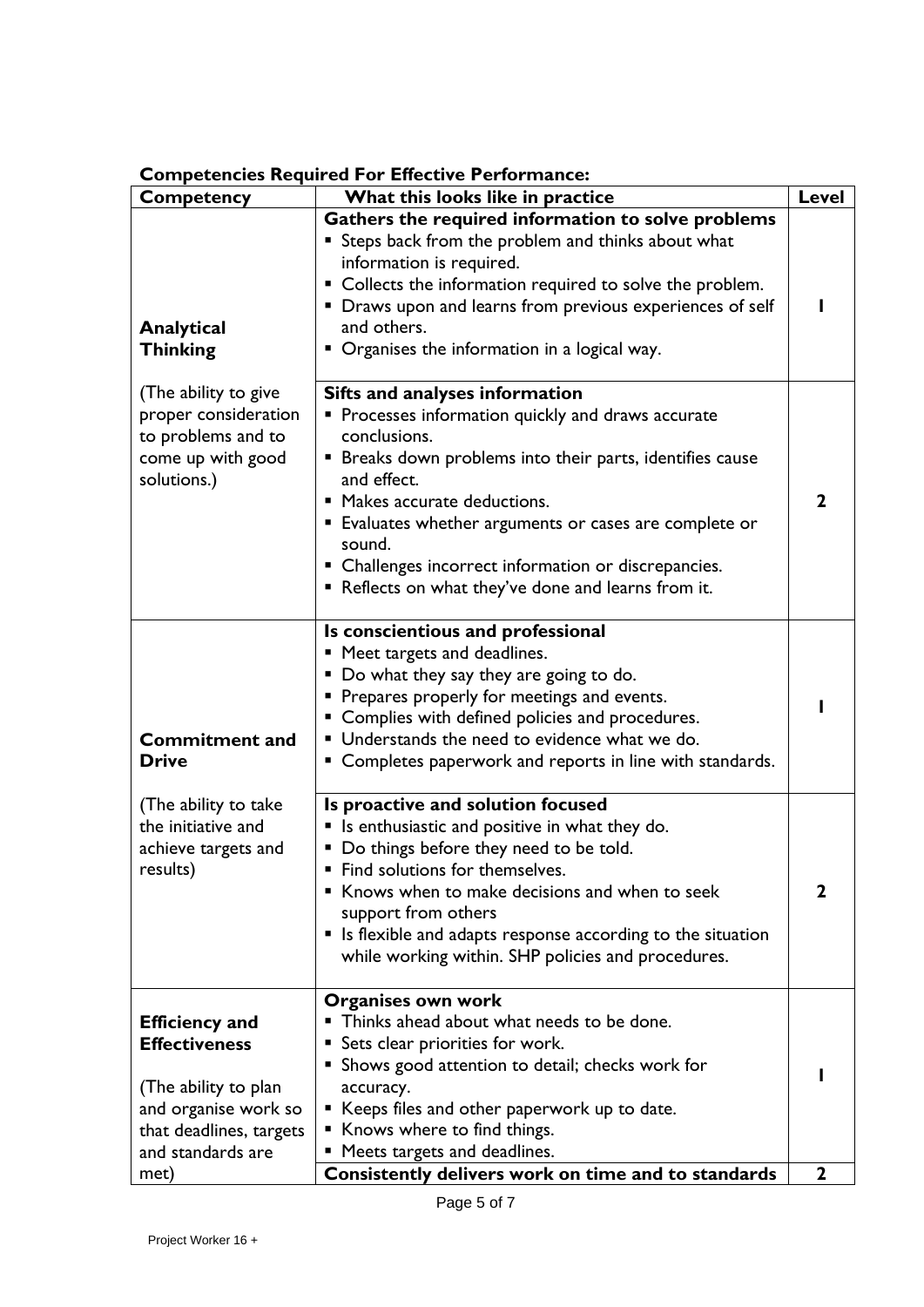|                                                                                                                                                                                   | Produces work quickly<br>" Meets quality standards.<br>• Plans work and projects, sets clear milestones.<br>• Monitors progress and takes action where performance<br>deviates from plan.<br>" Juggles several tasks and projects at any one time without<br>letting any drop.                                                                                                                                                                                                                     |             |
|-----------------------------------------------------------------------------------------------------------------------------------------------------------------------------------|----------------------------------------------------------------------------------------------------------------------------------------------------------------------------------------------------------------------------------------------------------------------------------------------------------------------------------------------------------------------------------------------------------------------------------------------------------------------------------------------------|-------------|
| <b>Team Work</b><br>(The ability to work<br>cooperatively and<br>supportively with                                                                                                | <b>Supports and considers others</b><br>• Does their fair share.<br>• Is flexible and is prepared to help with things which are<br>outside their own role<br><b>Sees when others are struggling and offers help.</b><br>• Owns their decisions and does not pass the buck.<br>• Actively contributes to team meetings.<br>Shares knowledge and ideas with colleagues.<br>Actively supports other teams across SHP.<br>Promotes SHP as an organisation inside and outside the<br>п<br>organisation. |             |
| their own team and<br>other teams across<br>SHP)<br><b>Effective</b><br>communication<br>(The ability to<br>communicate with<br>others in a<br>cooperative and<br>sensitive way.) | <b>Builds team spirit</b><br>Acts to promote cooperation in the team.<br>Emphasises the strengths of the team and builds on them.<br>• Offers support and coaching when required.<br>• Proactively identifies and manages conflict within the<br>team.<br>• Takes collective responsibility for team actions and<br>decisions.<br>• Represents the team positively to others in SHP.                                                                                                               | $\mathbf 2$ |
|                                                                                                                                                                                   | <b>Communicates clearly</b><br>• Can talk to different types of people effectively.<br>• Checks that they have been understood.<br>• Speaks to people in a respectful and courteous manner.<br>• Respects and takes into account cultural differences.<br>Uses appropriate body language.<br>• Writes clearly and concisely.<br>Uses appropriate methods of communication.<br>п                                                                                                                    |             |
|                                                                                                                                                                                   | Shows warmth and consideration to others<br>If Is open and honest.<br>Makes ever effort to put people at their ease.<br>Is a good listener; gives people time.<br>" Takes time to tune into what others are really thinking<br>and feeling.<br>• Is very aware of their own emotions and feelings and how<br>these impact on others                                                                                                                                                                | $\mathbf 2$ |
| <b>Resilience</b><br>(The ability to deal<br>with situations with<br>clients and colleagues                                                                                       | Is self aware<br>• Takes time to reflect on actions and behaviours and learn<br>from them.<br>Admits when they make mistakes and learns from them.<br>• Has the confidence to review what works and does not<br>work.                                                                                                                                                                                                                                                                              |             |